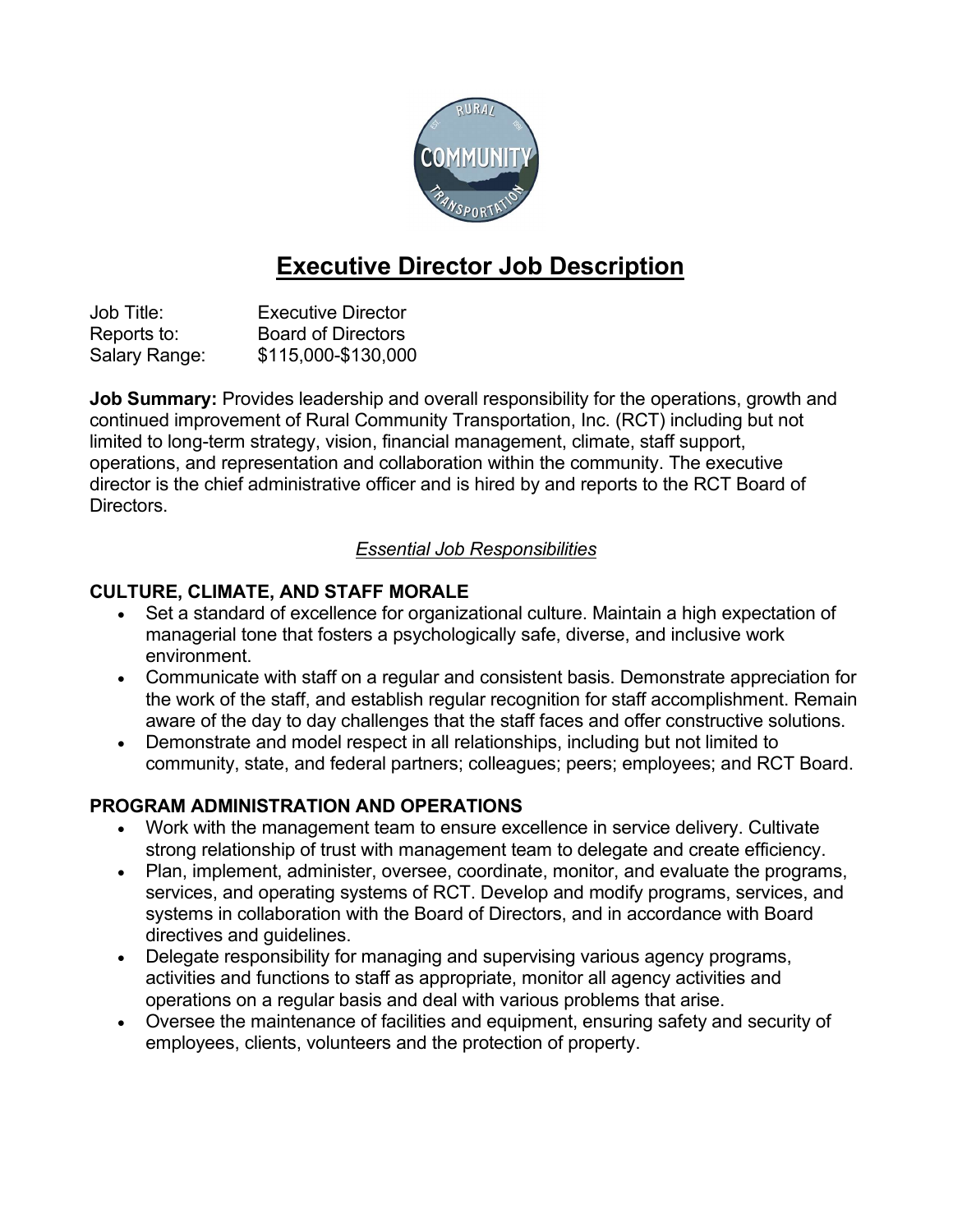## STRATEGY AND VISION

- Work with the Board to ensure conformance with the overall mission and vision of RCT, and in defining short-term objectives and long term goals. Lead strategic planning process with board and staff to set vision for organization.
- Provide administrative leadership for, and staff support to the Board and its committees, attend Board and committee meetings as requested, and perform a wide range of Board liaison functions.
- Play a key leadership role in research, design, development, and evaluation efforts related to agency programs, projects and operating systems.

## FINANCIAL

Direct and oversee all financial management functions of RCT:

- Develop, present for Board approval, and administer RCT's annual operating budget, including monthly and quarterly status updates
- Research and recommend major capital expenditures, in context of available funding and company goals
- Apply for, oversee, and administer state, federal, and other grants to support the overall operations and functionality of the company
- Oversee the development, implementation and administration of accounting, cash flow management, and financial reporting policies, procedures and systems
- Oversee the investment of agency funds in consultation with and as directed by the Board of Directors
- Oversee, coordinate, and carry out internal and external audits in accordance with industry best practices
- Play a lead role in strategic short and long term fiscal planning
- Direct and oversee agency fundraising programs and activities, with a focus on expanding funding sources and improving fund raising methods.

## **PERSONNEL**

Accountable for directing personnel management functions of the agency through supervisors, managers, and human resources staff:

- Oversee the administration and execution of personnel-related policies and procedures, including review, revision, and timely compliance with regulatory changes, while maintaining a focus on equity and inclusion.
- Directly or through management team, coordinate recruitment, onboarding and offboarding, and other formal administrative personnel tasks.
- Work with the management team to plan, implement, and support staff training and development programs and activities, both fostering opportunities for growth and completing all legally required training.
- Monitor the administration and evaluation of compensation and benefits programs, including RCT's pay scale, performance evaluations practices, employer-provided and employee-elected insurance and benefit plans, and consideration of best industry practices.
- Guide and supervise the management team and support the supervision of all agency personnel.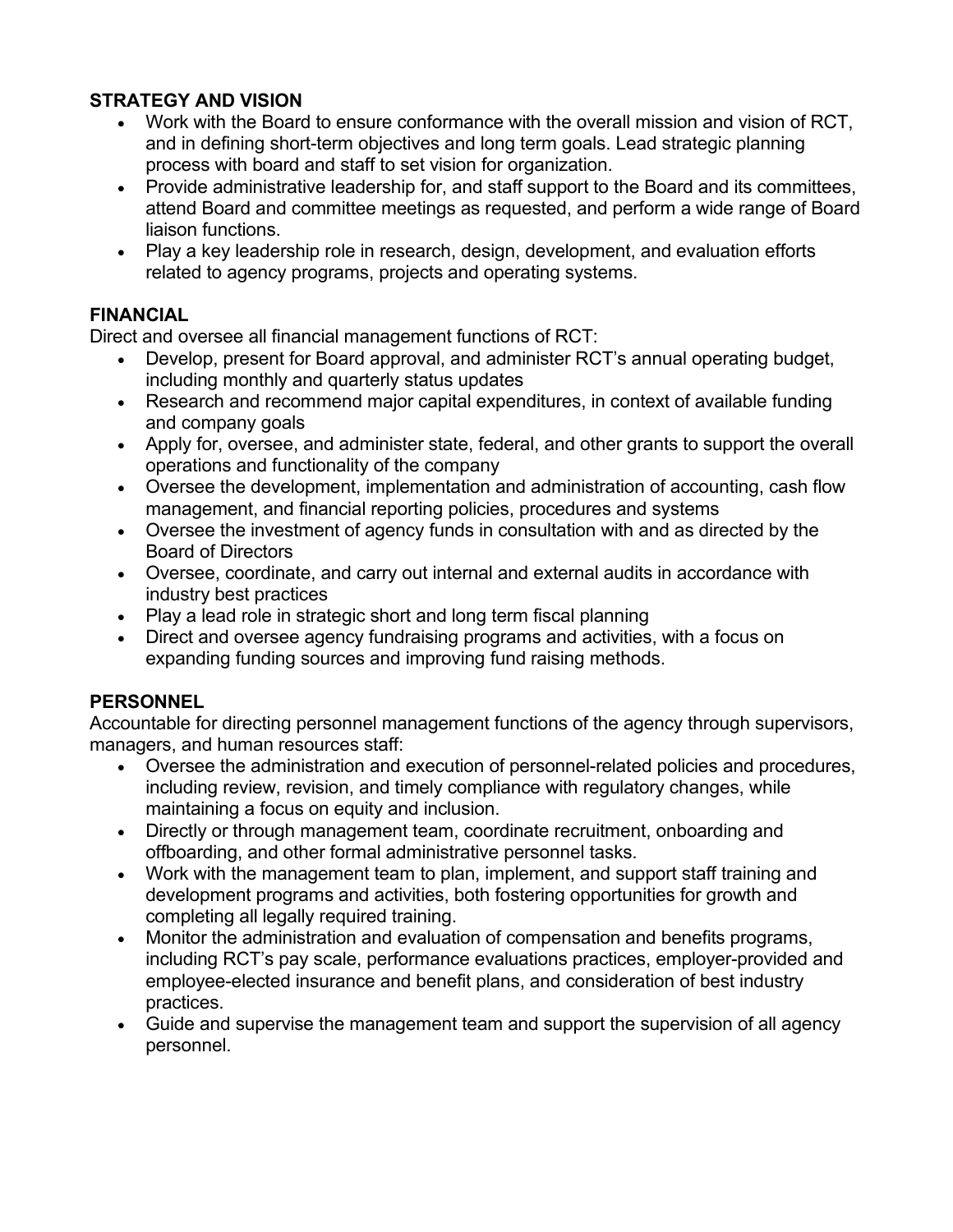SERVICE DELIVERY Direct and oversee all transportation service delivery functions of the agency in context of the RCT Mission and Vision: Our mission is to provide public transportation services for everyone that is safe, reliable, accessible, and affordable to enhance the economic, social, and environmental health of the communities we serve. It is the vision of RCT to establish a solid foundation for the regional development of a safe and efficient public transportation system.

- Work with staff to achieve positive resolution of customer service complaints
- Work with consultants and professional transit operators to stay current on transportation issues and opportunities
- Work with local partners for continued and expanded local funding support including contracts, billing and follow up
- Oversee all aspect of safety for our buses, volunteer, and staff; on and off site
- Oversee management of and carry out the objectives of Title VI

# COMMUNITY PARTNERSHIPS & COLLABORATION

- Work with the local select boards and planning commissions to expand service, build and design shelters, advance innovative solutions, and address concerns and opportunities
- Represent RCT and work closely with a broad range of community organizations, government agencies, businesses, and individuals in carrying out various public relations, information, advocacy, grants management and general administrative functions. Actively seek input from local organizations and residents, and partner with them to align service with community goals.
- Represent RCT to national and regional transit organizations with similar goals and interests and attend various professional meetings and conferences.

# REGULATIONS, GRANTS MANAGEMENT, AND COMPLIANCE

Direct and be accountable for all governmental relations, grants management, and regulatory compliance.

- Maintain up to date knowledge applicable government statutes, regulations, notices, memoranda, and the like.
- Interpret, operationalize, and ensure compliance with applicable government statutes, regulations, notices, memoranda and the like.
- Oversee all aspects of grant program implementation and administration, principally through collaboration with RCT's management team.
- Maintain strong collaboration with Vermont Agency of Transportation to ensure compliance with all regulations and grant management
- Ensure compliance with all grant requirements
- Ensure compliance with all OSHA, VOSHA, and other safety requirements
- Represent RCT with state agencies and regional transit organizations, including Vermont Agency of Transportation
- Represent RCT on the Vermont Public Transportation Association

# ORGANIZATIONAL IMAGE & MARKETING

Collaborate with the Board and staff to represent the organization well to the community with appropriate logos, marketing, and communications. Direct, coordinate and assist as appropriate with the researching, writing, and editing of a variety of written materials used by the agency.